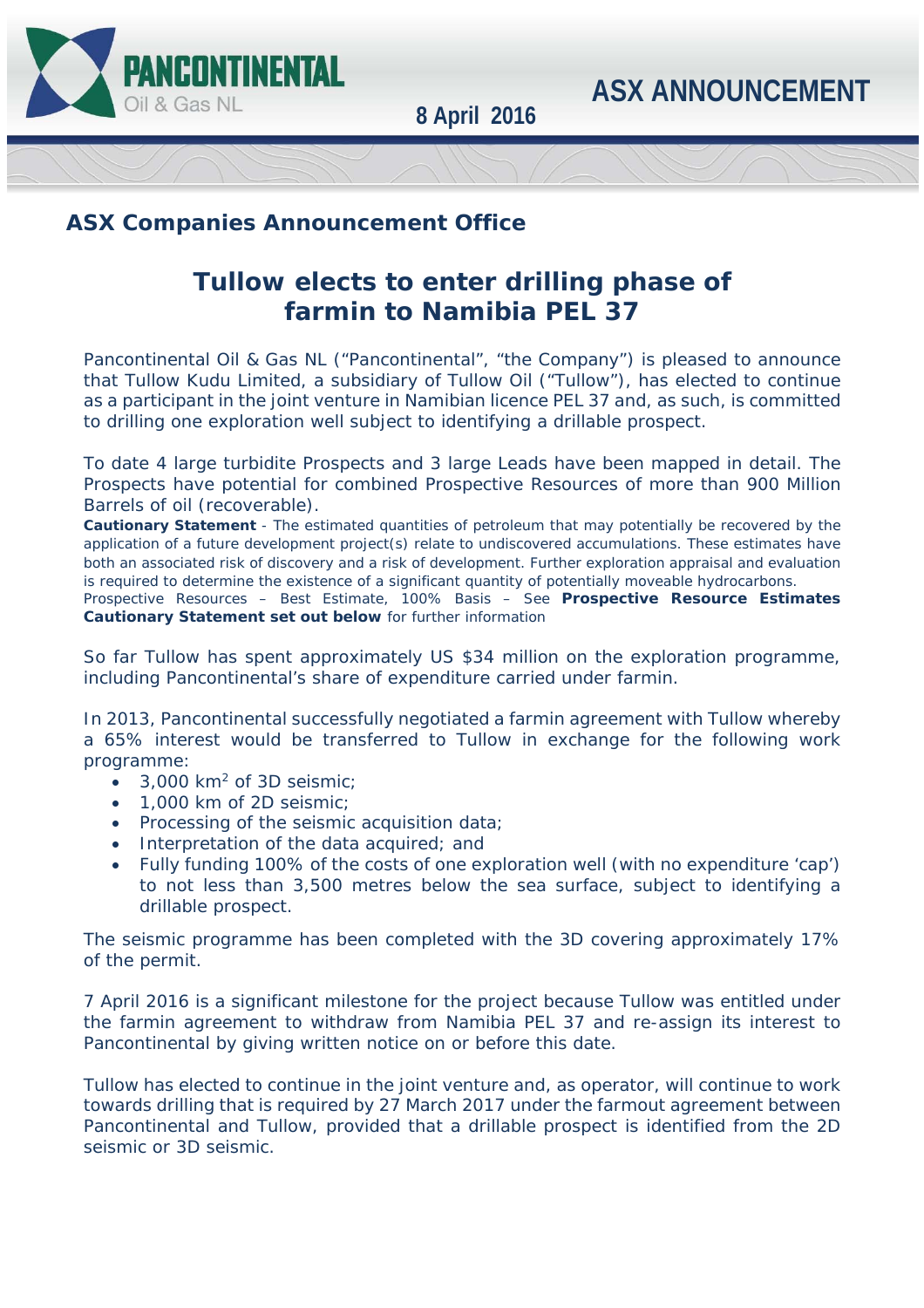### **About Petroleum Exploration Licence 0037**

PEL 37 covers three adjacent blocks over some 17,000 sq km in the blocks in the central Walvis Basin offshore Namibia.



**Cautionary Statement** - The estimated quantities of petroleum that may potentially be recovered by the application of a future development project(s) relate to undiscovered accumulations. These estimates have both an associated risk of discovery and a risk of development. Further exploration appraisal and evaluation is required to determine the existence of a significant quantity of potentially moveable hydrocarbons.

\*Prospective Resources – Best Estimate, 100% Basis – See **Prospective Resource Estimates Cautionary Statement set out below** for further information

Pancontinental has estimated the Prospective Resource potential using factors including estimates of the area of the Prospects, of to what level the Prospects may be oil filled, the thickness, geometry, porosity and net to gross factors of the potential reservoirs, oil saturations and commercial recovery factors. The estimates have been made on a deterministic basis and no probabilistic estimates or chances of drilling success have therefore been made in this case.

PEL 37 covers the central zone of an oilmature Fairway, an oil generating "sweet spot" where oil prone source rocks are sufficiently buried to generate oil.

Oil source rocks and an oil recovery were made in Wingat-1 on-trend to the south.

Four large turbidite Prospects and 3 large Leads have been mapped so far on 3D seismic in the central part of the Fairway.

The Prospects have cumulative potential exceeding 900 million barrels of potential Prospective Resources\*, of which 260.8 million barrels net is attributable to Pancontinental's 30% share. See Cautionary Statement below.



Figure 2 – PEL 37 Prospects and Leads (3D area only)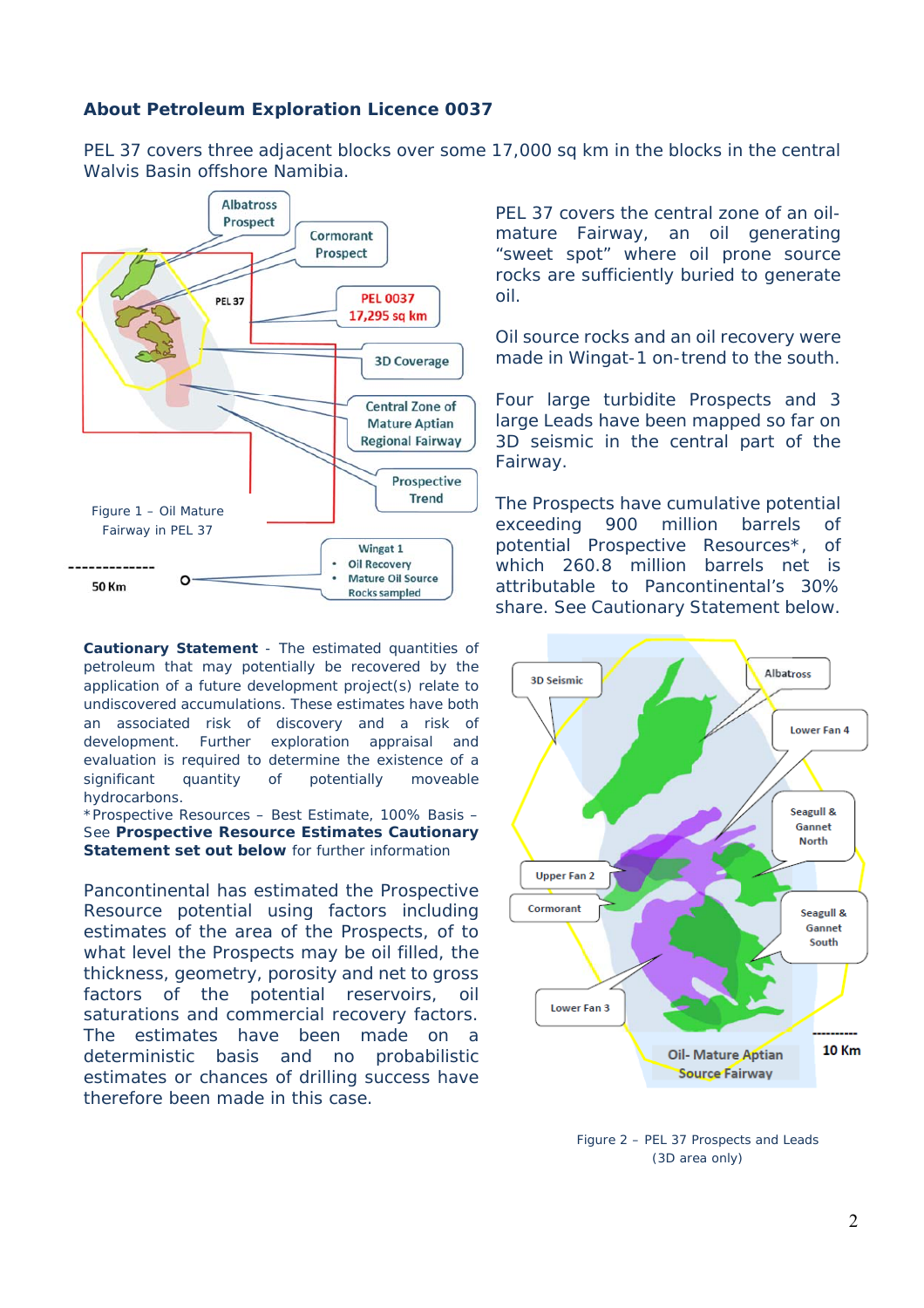Going forward, participants in the joint venture will be: Tullow Kudu Limited [Operator] 65% Pancontinental Namibia Pty Ltd 30% Paragon Oil & Gas (Pty) Ltd 5%

Mr Barry Rushworth, CEO and Director of Pancontinental commented-

*"Tullow's decision to stay in PEL 37 for drilling is a huge stamp of approval for this project, particularly in the current industry climate.* 

*Tullow is a first-class Operator and we are delighted that Tullow has decided to stay in PEL 37 for drilling.* 

*Offshore Namibia, virtually all of the acreage is taken up under exploration licences. With such a high level of industry interest it is widely thought that offshore Namibia will become a next major focus of African oil exploration.* 

*In PEL 37, Pancontinental has a strong 30% carried interest in a very large licence area in a prime geological setting, with a variety of Prospects already mapped on 3D seismic and more anticipated as exploration continues.* 

*Pancontinental's share of the Prospective Resources identified so far is some 260 Million Barrels of Oil [recoverable]\*.* 

**Cautionary Statement** - The estimated quantities of petroleum that may potentially be recovered by the application of a future development project(s) relate to undiscovered accumulations. These estimates have both an associated risk of discovery and a risk of development. Further exploration appraisal and evaluation is required to determine the existence of a significant quantity of potentially moveable hydrocarbons. Prospective Resources – Best Estimate, 100% Basis – See **Prospective Resource Estimates Cautionary Statement set out below** for further information

*Pancontinental is extremely well placed as the joint venture carries on towards drilling".* 

For and on behalf of **Pancontinental Oil & Gas NL** 

3 Restaurantl

**Barry Rushworth CEO and Executive Director** 

**Head Office - Level 1, 10 Ord Street, Perth, Western Australia 6005 Postal Address - PO Box 1154, Perth Business Centre, Western Australia 6872 Telephone +61 8 6363 7090 Facsimile +61 8 6363 7099 ACN 003 029 543 www.pancon.com.au**